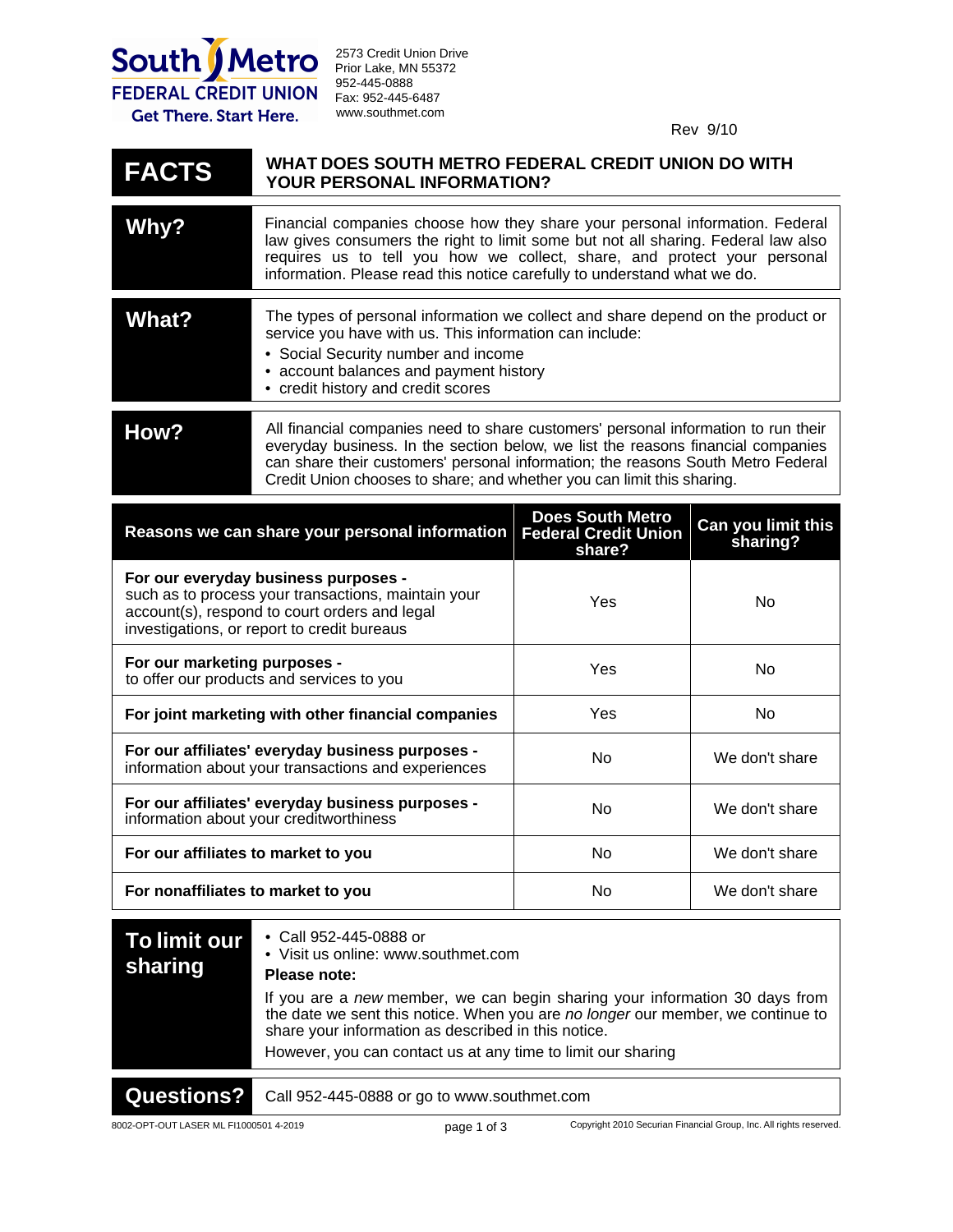| Who we are                                                                                     |                                                                                                                                                                                                                                                                                                                                                          |  |  |  |
|------------------------------------------------------------------------------------------------|----------------------------------------------------------------------------------------------------------------------------------------------------------------------------------------------------------------------------------------------------------------------------------------------------------------------------------------------------------|--|--|--|
| Who is providing this notice?                                                                  | South Metro Federal Credit Union                                                                                                                                                                                                                                                                                                                         |  |  |  |
| What we do                                                                                     |                                                                                                                                                                                                                                                                                                                                                          |  |  |  |
| <b>How does South Metro</b><br><b>Federal Credit Union protect</b><br>my personal information? | To protect your personal information from unauthorized access<br>and use, we use security measures that comply with federal law.<br>These measures include computer safeguards and secured files<br>and buildings.                                                                                                                                       |  |  |  |
| <b>How does South Metro</b><br><b>Federal Credit Union collect</b><br>my personal information? | We collect your personal information, for example, when you<br>• open an account or deposit money<br>pay your bills or apply for a loan<br>• use your credit or debit card<br>We also collect your personal information from others, such as<br>credit bureaus, affiliates, or other companies.                                                          |  |  |  |
| Why can't I limit all sharing?                                                                 | Federal law gives you the right to limit only<br>• sharing for affiliates' everyday business purposes-information<br>about your creditworthiness<br>• affiliates from using your information to market to you<br>• sharing for nonaffiliates to market to you<br>State laws and individual companies may give you additional<br>rights to limit sharing. |  |  |  |
| What happens when I limit<br>sharing for an account I<br>hold jointly with someone<br>else?    | Your choices will apply to everyone on your account.                                                                                                                                                                                                                                                                                                     |  |  |  |
| .                                                                                              |                                                                                                                                                                                                                                                                                                                                                          |  |  |  |

| <b>Definitions</b>   |                                                                                                                                                                                                                                                                      |
|----------------------|----------------------------------------------------------------------------------------------------------------------------------------------------------------------------------------------------------------------------------------------------------------------|
| <b>Affiliates</b>    | Companies related by common ownership or control. They can be<br>financial and nonfinancial companies.<br>• South Metro FCU has no affiliates                                                                                                                        |
| <b>Nonaffiliates</b> | Companies not related by common ownership or control. They<br>can be financial and nonfinancial companies.<br>• South Metro FCU does not share with Nonaffiliates                                                                                                    |
| Joint marketing      | A formal agreement between nonaffiliated financial companies that<br>together market financial products or services to you.<br>• South Metro FCU joint marketing partners included<br>advertising/marketing agencies, financial advisors, and insurance<br>companies |

## **Other important information**

**Do you Collect Information on My Children?** Yes. However, we respect the privacy of children and do not collect any more information than necessary to enable them to participate in the activities we offer at